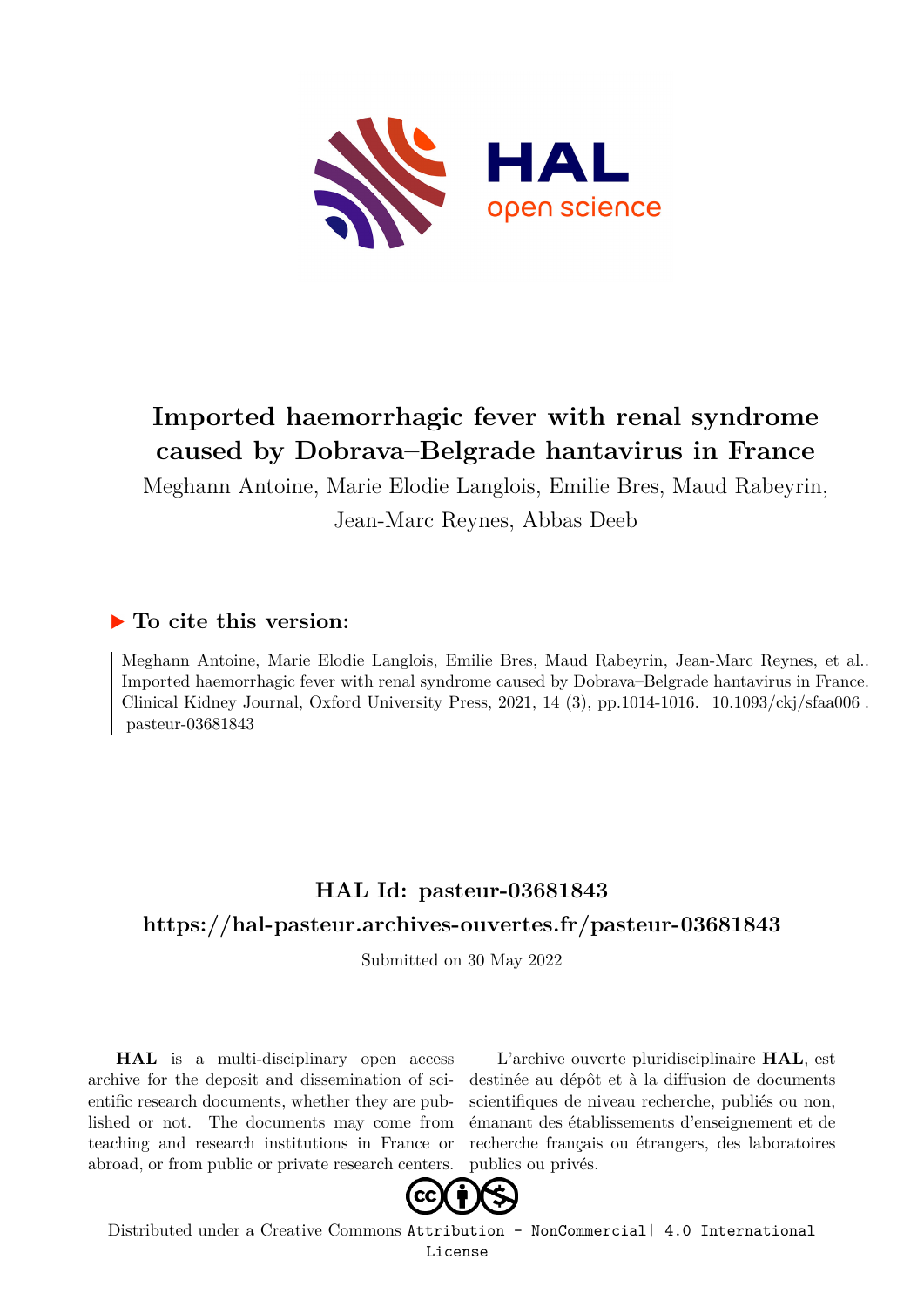序



Clinical Kidney Journal, 2021, vol. 14, no. 3, 1014–1016

doi: 10.1093/ckj/sfaa006 Advance Access Publication Date: 21 February 2020 Exceptional Case

# EXCEPTIONAL CASE

# Imported haemorrhagic fever with renal syndrome caused by Dobrava–Belgrade hantavirus in France

Meghann Antoine $^1$ , Marie Elodie Langlois $^1$ , Emilie Bres $^2$ , Maud Rabeyrin $^3$ , Jean-Marc Reynes<sup>4</sup> and Abbas Deeb<sup>2</sup>

 $^{\rm 1}$ Department of Internal Medicine, Centre Hospitalier Lyon Sud, Hospices Civils de Lyon, Université de Lyon, Lyon, France, <sup>2</sup>Department of Nephrology, Centre Hospitalier Lyon Sud, Hospices Civils de Lyon, Université de Lyon, Lyon, France, <sup>3</sup>Department of Cytology and Pathology, Hôpital Cardiologique, Hospices Civils de Lyon, Université de Lyon, Lyon, France and <sup>4</sup>Hantavirus National Reference Center, Unité Environnement et Risques Infectieux, Institut Pasteur, Paris, France

Correspondence to: Abbas Deeb; E-mail: [abbassdeeb78@yahoo.com](mailto:abbassdeeb78@yahoo.com)

# ABSTRACT

Acute kidney injury (AKI) caused by hantavirus infections is rare but should be suspected in any patient presenting with flulike symptoms, signs of haemolytic–uraemic syndrome or presence of anti-glomerular basement membrane (anti-GBM) antibodies. We report the first case of Dobrava–Belgrade virus in France imported from southeastern Europe. The characteristic macroscopic appearance of the fresh renal biopsy specimen, displaying a haemorrhagic appearance of the medulla, suggested hantavirus infection. AKI caused by hantavirus infections remains a diagnostic challenge, especially outside endemic areas.

Keywords: acute kidney injury, Dobrava–Belgrade Orthohantavirus, France, hantavirus infection, haemorrhagic interstitial nephritis, renal biopsy

# BACKGROUND

Hantavirus disease is a relatively rare cause of life-threatening disease with acute renal injury, also known as nephropathia epidemica. It is a zoonotic infection caused by viruses belonging to the genus Orthohantavirus of the family Hantaviridae. Three zoonotic hantavirus species have been reported in France: the Puumala, Seoul and Tula viruses. An average of 100 human cases are detected per year, mostly associated with Puumala virus, and generally in the northeast part of France (endemic area). Here we report a patient presenting an acute kidney injury (AKI) caused by Dobrava–Belgrade virus (DOBV) outside the French hantavirus endemic area.

# CASE REPORT

A 48-year-old male plumber with a history of hypertension presented in Lyon hospital 3 days after the day of onset (Day 4) with a fever at 39°C associated with abdominal discomfort. He did not smoke tobacco or drink alcohol. Examination found no obvious cause for the fever. The biological assessment showed a hepatic cytolysis without cholestasis. No inflammatory syndrome was noticed while a persistent thrombocytopenia was observed. The evolution was marked by AKI, serum creatinine rising from 50 to 680  $\mu$ mol/L, major proteinuria (16 g/24 h), significant haematuria and leucocyturia. The patient developed headache and skin rash. Interestingly, a percutaneous renal

Received: 10.12.2019; Editorial decision: 7.1.2020

<sup>©</sup> The Author(s) 2020. Published by Oxford University Press on behalf of ERA-EDTA.

This is an Open Access article distributed under the terms of the Creative Commons Attribution Non-Commercial License (http://creativecommons.org/ licenses/by-nc/4.0/), which permits non-commercial re-use, distribution, and reproduction in any medium, provided the original work is properly cited. For commercial re-use, please contact journals.permissions@oup.com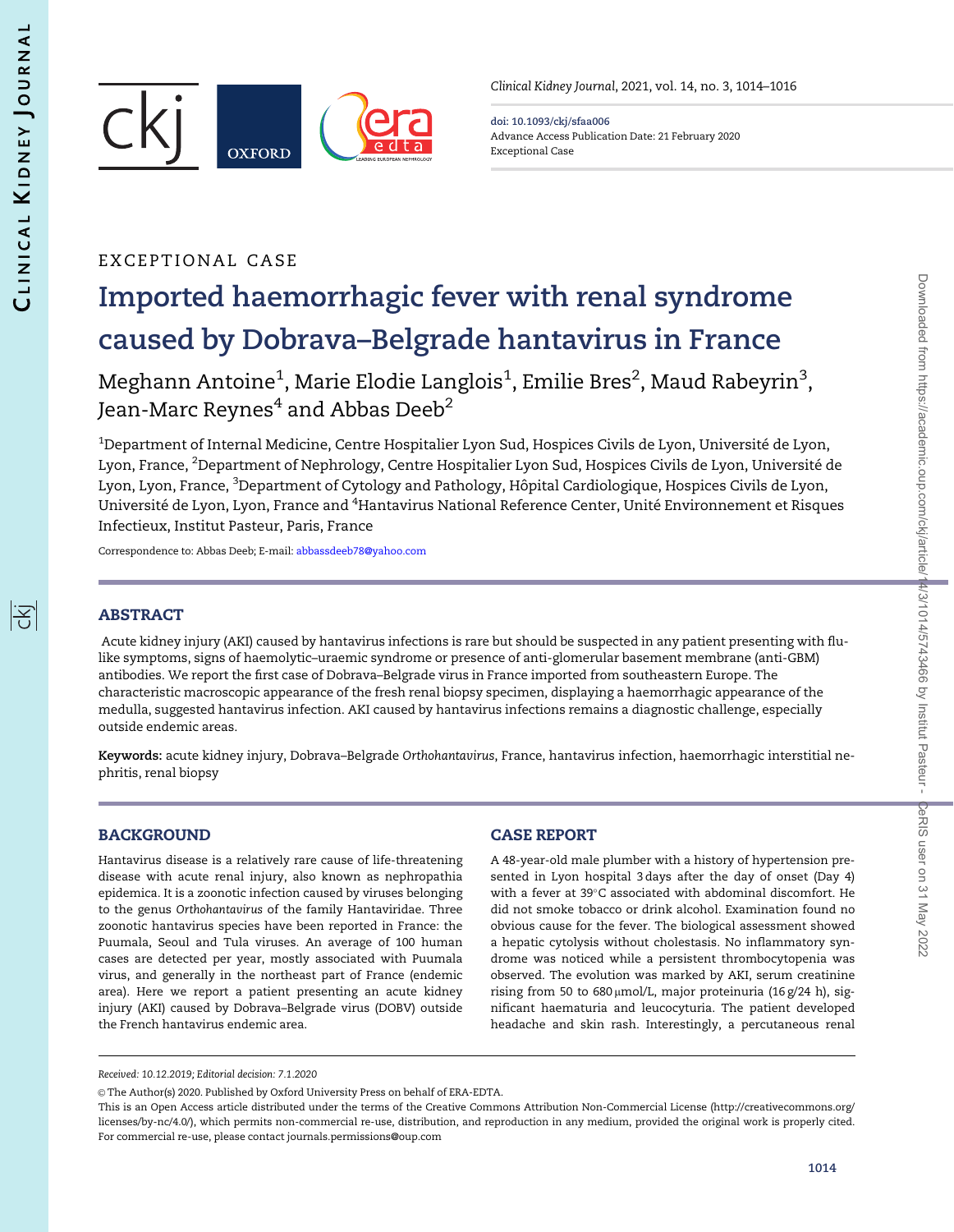

FIGURE 1: The macroscopic haemorrhagic appearance of the medulla on the renal biopsy.



FIGURE 2: Tubular necrosis changes in association with interstitial oedema (arrows), mild inflammation and cortical peritubular capillaritis (top; hematoxylin and eosin saffron stain,  $\times$ 400). Diffuse medullary interstitial haemorrhage (arrows) (bottom; hematoxylin and eosin saffron stain,  $\times$ 200).

biopsy exhibited a macroscopically haemorrhagic medulla, suggesting a possible hantavirus infection (Figure 1). Histology showed acute haemorrhagic interstitial nephritis (Figure 2) characterized by an extensive interstitial haemorrhage of the outer medulla with massive extrusion of erythrocytes and inflammatory cells and focal tubular dilation. Discrete damage to tubules and peritubular capillaries was occasionally observed. An initial oliguric phase was followed by polyuria 5 days later. The evolution was rapidly favourable without the need for dialysis.

Laboratory results diagnostic of hantavirus infection were achieved using molecular assay. The result of a nested reverse transcriptase polymerase chain reaction (RT-PCR) assay, targeting the partial L segment of hantaviruses performed retrospectively in a blood sample from Day 9 was positive. The sequence obtained (GenBank accession no. MN854701) from the amplified product was similar to the sequences of DOBV strains belonging to the Kurkino genotype found in central and southeastern Europe according to the results of a Blast search ([https://blast.](https://blast.ncbi.nlm.nih.gov/Blast.cgi) [ncbi.nlm.nih.gov/Blast.cgi](https://blast.ncbi.nlm.nih.gov/Blast.cgi)) and a phylogenetic analysis (see [Supplementary data,](https://academic.oup.com/ckj/article-lookup/doi/10.1093/ckj/sfaa006#supplementary-data) [Figures S1](https://academic.oup.com/ckj/article-lookup/doi/10.1093/ckj/sfaa006#supplementary-data) and [S2\)](https://academic.oup.com/ckj/article-lookup/doi/10.1093/ckj/sfaa006#supplementary-data).

As a plumber living in the area of Lyon, outside the French hantavirus endemic area, he repaired waste water pipes in a Lyon suburb 1 week before Day 1. Interestingly, he spent 1 month in Greece, Macedonia and Bulgaria in southeastern Europe, visiting rural places, and returned to France 4 weeks before Day 1, suggesting an importation of the virus.

## **DISCUSSION**

To the authors' best knowledge, this is the first reported human case of DOBV in France. DOBV is the most life-threatening European hantavirus, with a case fatality rate of up to 12%. The field mouse species Apodemus ponticus, Apodemus agrarius and Apodemus flavicollis are natural hosts of the virus. They are distributed in central and southeastern Europe and Russia [1]. This case is considered as an imported haemorrhagic fever because the Kurkino strain detected in the patient is mainly associated with A. agrarius, which absent in France. These genotype and rodent species are found in southeastern Europe, where the patient spent his holidays. A. flavicollis, associated with the Dobrava genotype, is the only host species present in France, in the eastern part of the country, but has never been found to be infected [2].

Hantaviruses can cause haemorrhagic fever with renal syndrome (HFRS). The most prominent pathological presentation is an acute tubulointerstitial nephritis following the infiltration of inflammatory cells (Figure 2). Medullary haemorrhages are found in 20–60% of biopsies during the acute phase. This shows the link between renal damage and haemorrhagic manifestations [3, 4]. Kidney histology relates to the severity of acute kidney failure but not the magnitude of proteinuria, which is typically high.

The exact pathogenic mechanisms are not yet fully understood. Hantaviruses infect and replicate in the vascular endothelium and dendritic cells (DCs) but do not seem to cause direct cytopathic effects. HFRS is mediated largely by the innate and adaptive immune systems. Hantavirus-infected migrating DCs play a fundamental role in the dissemination of hantavirus to regional lymph nodes. These cells allow virus replication, which induces a powerful immune activation, especially by macrophages and cytotoxic CD8 T lymphocytes.

Pro-inflammatory cytokines produced by an antiviral innate immune response, such as interleukin (IL-6, IL-10), tumour necrosis factor- $\alpha$  and interferon- $\gamma$ , may contribute to increased endothelial cell permeability due to dysregulation of the endothelial cell barrier rather than by direct cellular cytotoxicity. Increased glomerular permeability may lead to massive proteinuria [5]. Also, a genetic predisposition related to human leucocyte antigen type seems to be important for the severity of the disease, but different hantaviruses are associated with

阁